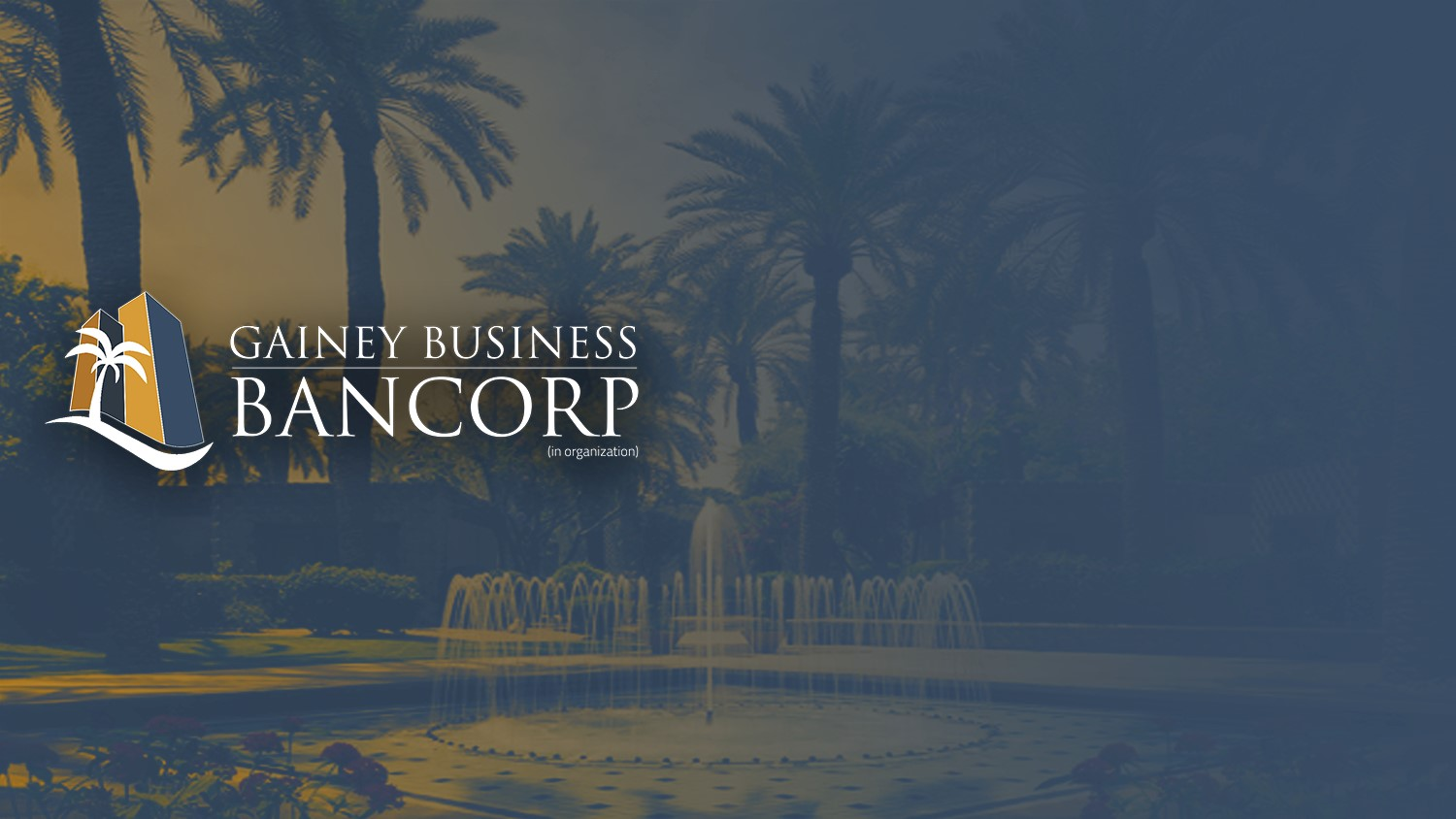### **Forward Looking Statements**

This document includes forward-looking statements, which may be identified by words such as "may," "will," "expect," "intend," "anticipate," "believe," "estimate," "plan," "project," "projection," "could," "should," "would," "continue," "seek," "target," "forecast" and other similar words. Such statements include, but are not limited to, statements about future financial and operating results, the bank's plans, objectives, estimates, expectations and intentions, and other statements that are not historical facts. These forward-looking statements are based on our current objectives, beliefs and expectations, and they are subject to significant risks and uncertainties that may cause actual results and financial position and timing of certain events to differ materially from the information in the forward-looking statements. These risks and uncertainties include, but are not limited to, those set forth in our Offering Circular dated November 2, 2017, under the caption "Risk Factors." There may be other factors of which we are not currently aware that may affect matters discussed in the forward-looking statements and may also cause actual results to differ materially from those discussed. We do not assume any obligation to publicly update or supplement any forward-looking statement to reflect actual results, changes in assumptions or changes in other factors affecting these forward-looking statements other than as required by law. Any forward-looking statements speak only as of the date hereof or as of the dates indicated in the statements.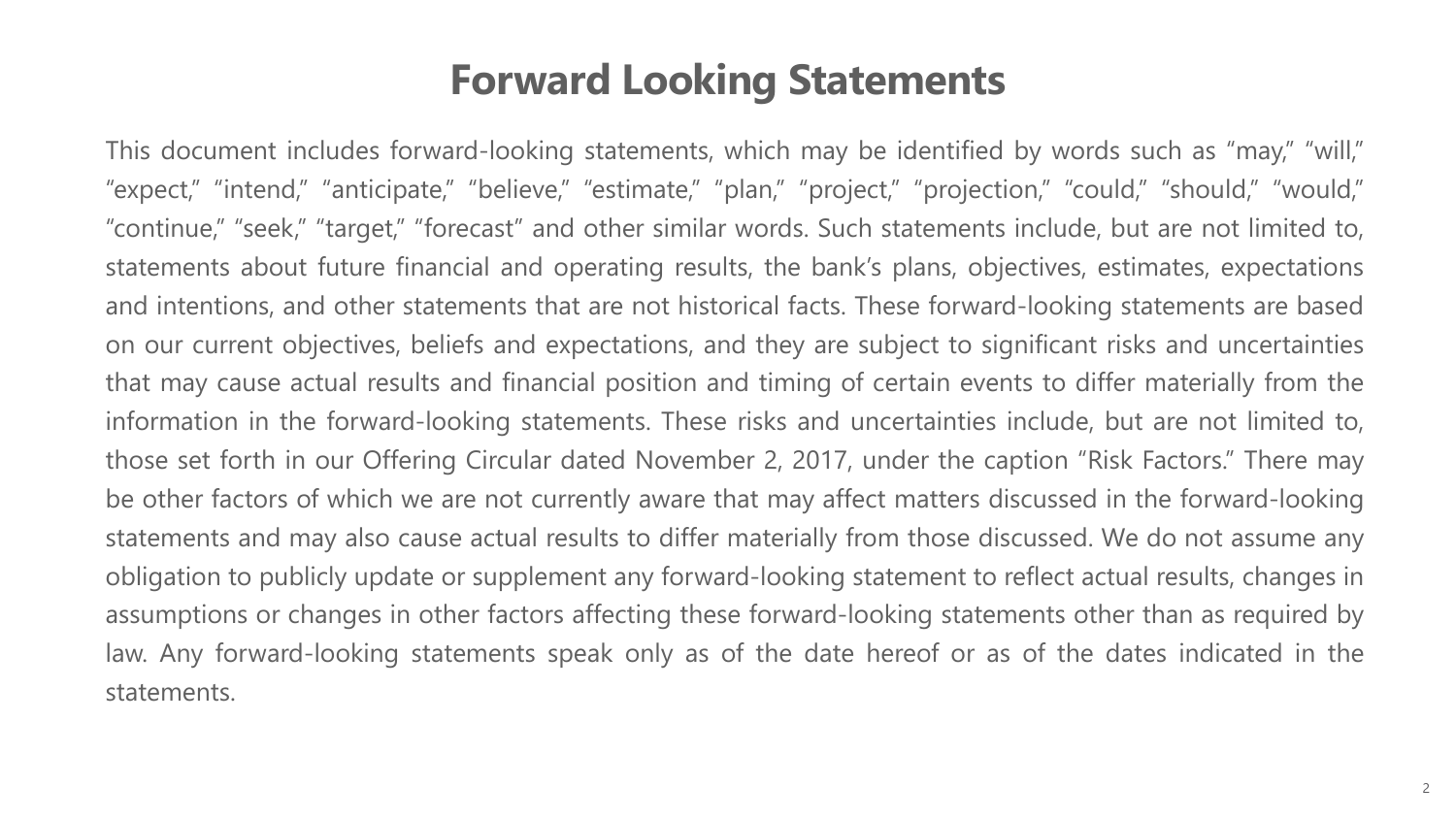**OPPORTUNITY**

**TIMING**

**EXECUTION**

**FINANCIAL RETURN**

**Gainey Business Bancorp meets them all!!**

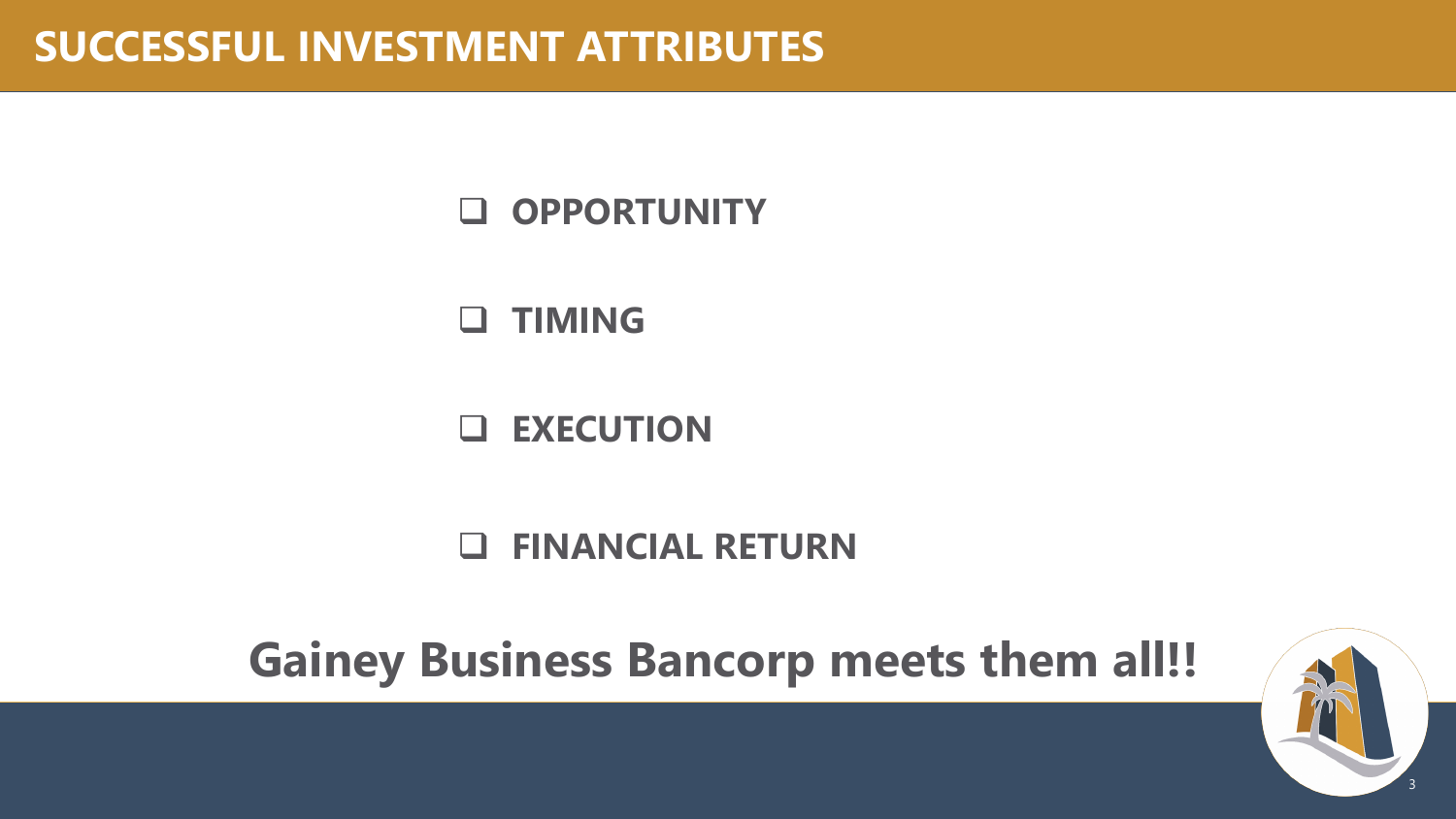# **OPPORTUNITY - WHY OPEN A COMMUNITY BANK?**

**Q** Market Opportunity

- Large and growing underserved banking needs of SMB market
	- 97% of Arizona businesses are small businesses
	- Over 11,000 businesses under \$10 million annual sales in primary market
	- Nearly 50% of small business loans are made by community banks
- Maricopa County fastest growing in the United States
	- Leads the nation in population and job growth
- In excess of \$8 Billion in total deposits in primary market

*"The vast majority of businesses in Arizona are small businesses. Thus we should be doing everything possible to help more de novo community banks arrive and thrive here" —Paul Hickman, President and CEO Arizona Bankers Association* <sup>4</sup>

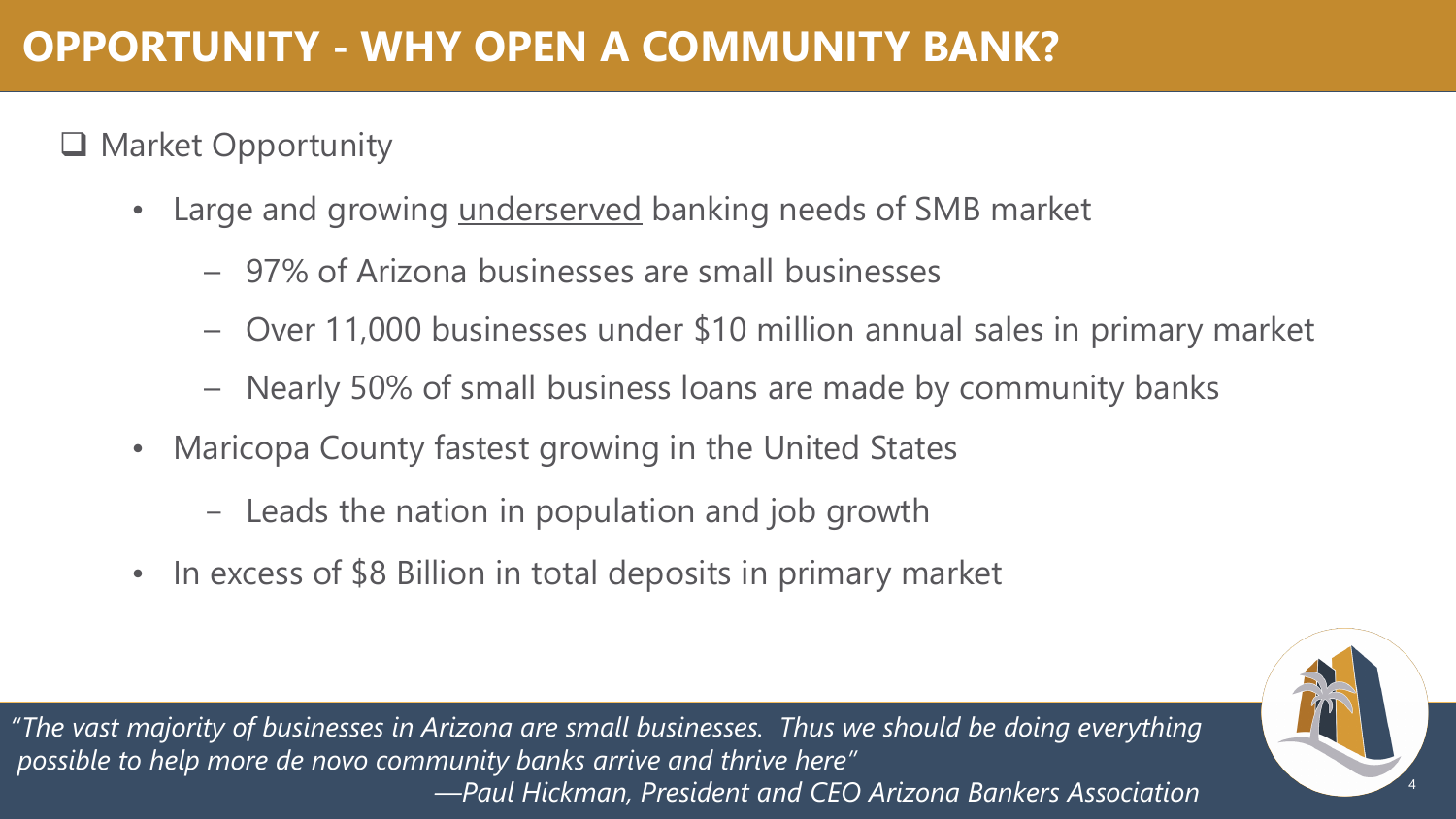# **OPPORTUNITY – LIMITED COMPETITION – Phoenix Metro Market**

# $\Box$  Only 4 community banks in Phoenix metro

- 2008 = 32 Community banks;  $2020 = 4$  community banks
	- Only one branch in target geography
- Only 12 Community banks in Arizona (CO-72; UT-30; NM-34)

# ■ 24 out-of-state regional & large banks

- Focus on medium / large business markets
- 3 credit unions
	- Focus 1-4 family real estate and vehicle loans
- Non-Bank Financial Institutions
	- Attract funds and provide funds from outside primary service area

GBB only needs to capture 2% of the market share to achieve its conservative business plan projections

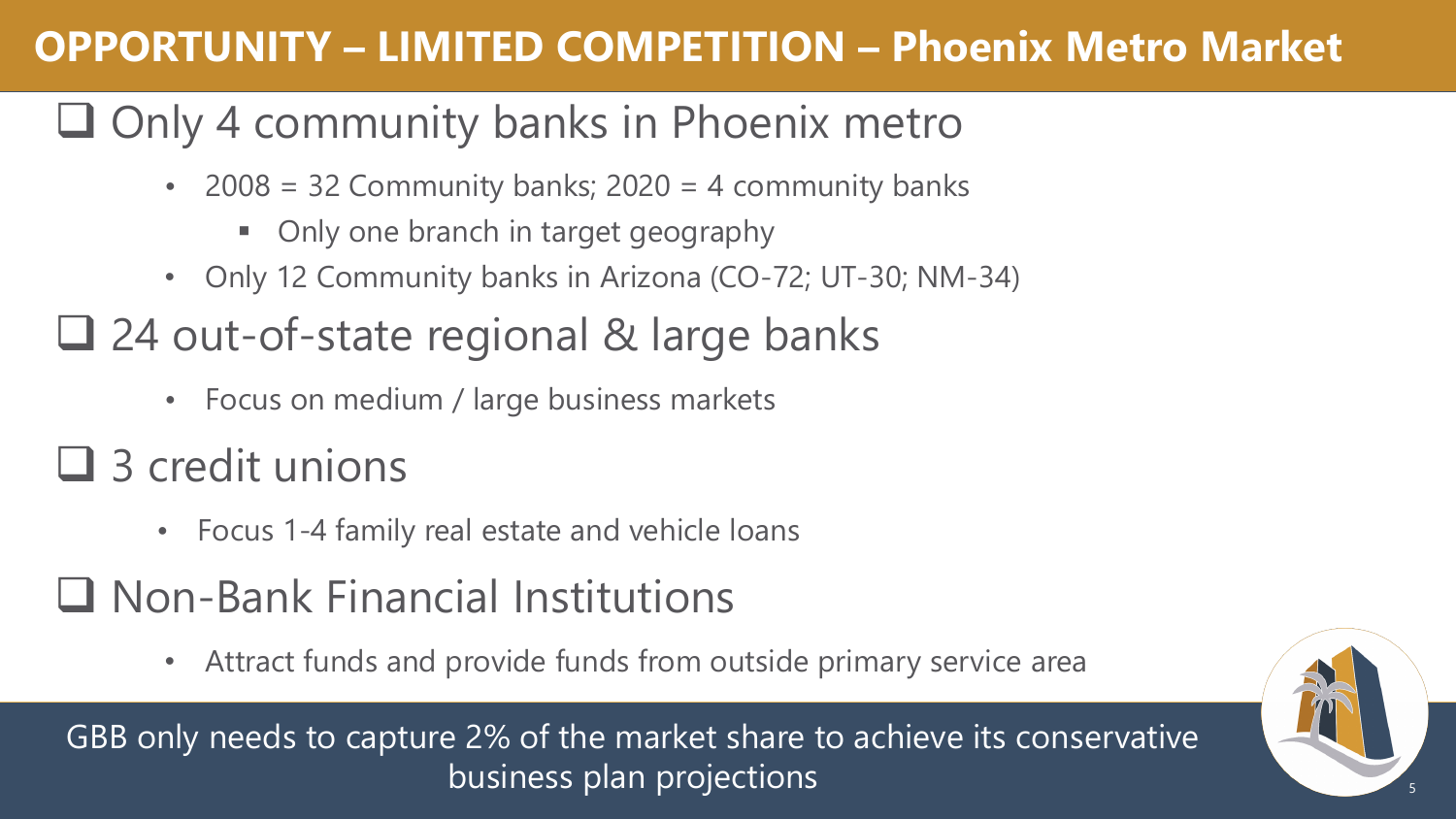## **OPPORTUNITY - STRONG MARKET DEMOGRAPHICS**

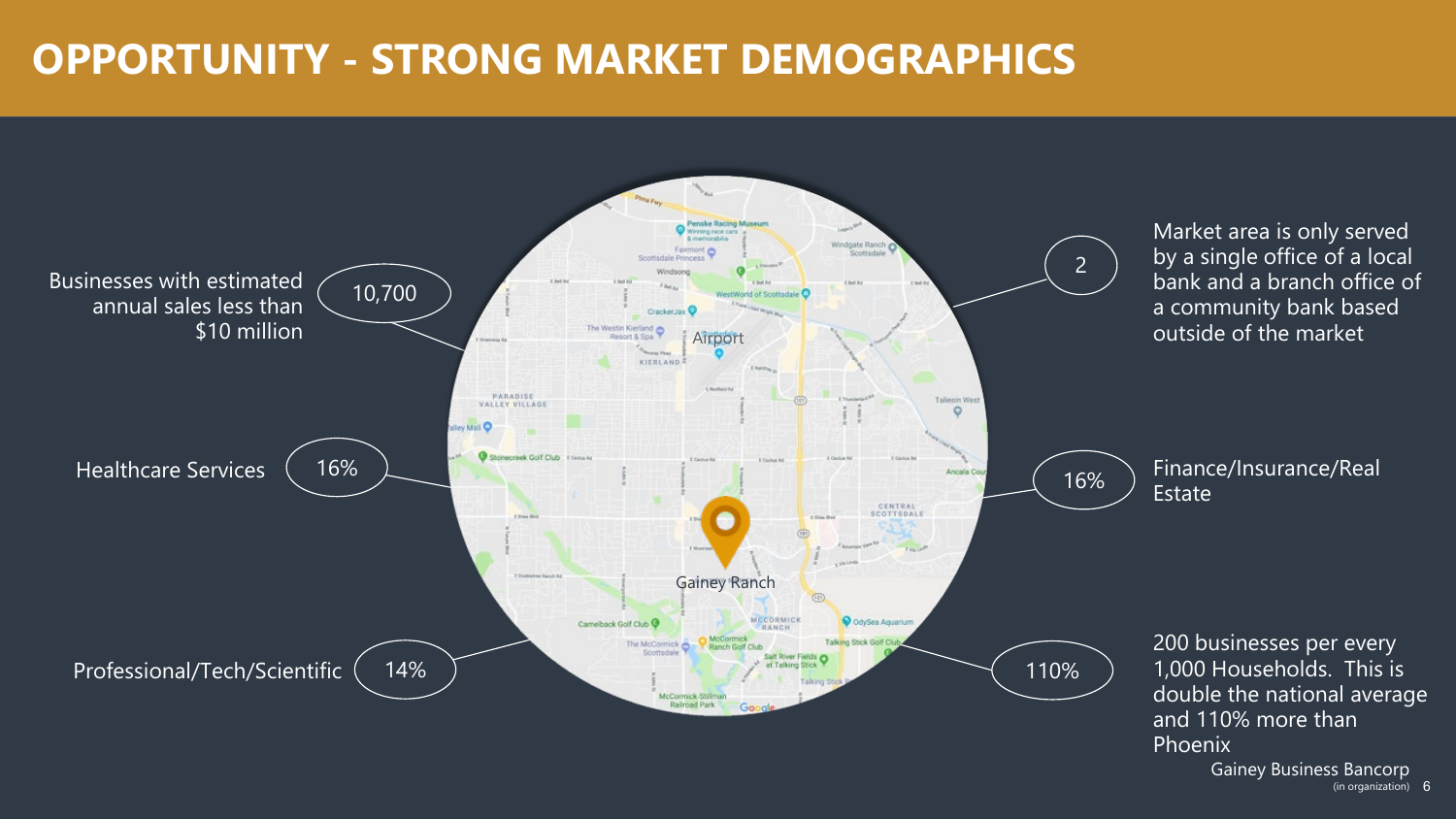As of this writing the ten (10) year period of U.S. economic expansion has been severely impacted by the Global Pandemic caused by the Coronavirus (COVID-19). In the wake of the COVID-19 outbreak, the U.S. economy has begun to suffer major disruptions. In response, the U.S. Congress passed the Coronavirus Aid, Relief, and Economic Security (CARES) Act.

It is a package of measures in response to the COVID-19 pandemic. The Act seeks to provide economic support to the business sector, employees, individuals and families. It also specifically addresses industries that have been impacted the most, including air transportation, healthcare and education. Highlights of the Act include immediate tax rebates of up to \$1,200 per taxpayer; forgivable, subsidized loans to small businesses; direct loans to hardest hit industries; the relaxation of income tax rules and deadlines; ongoing financial aid to students, schools, and colleges; and direct stabilization of money market mutual funds.

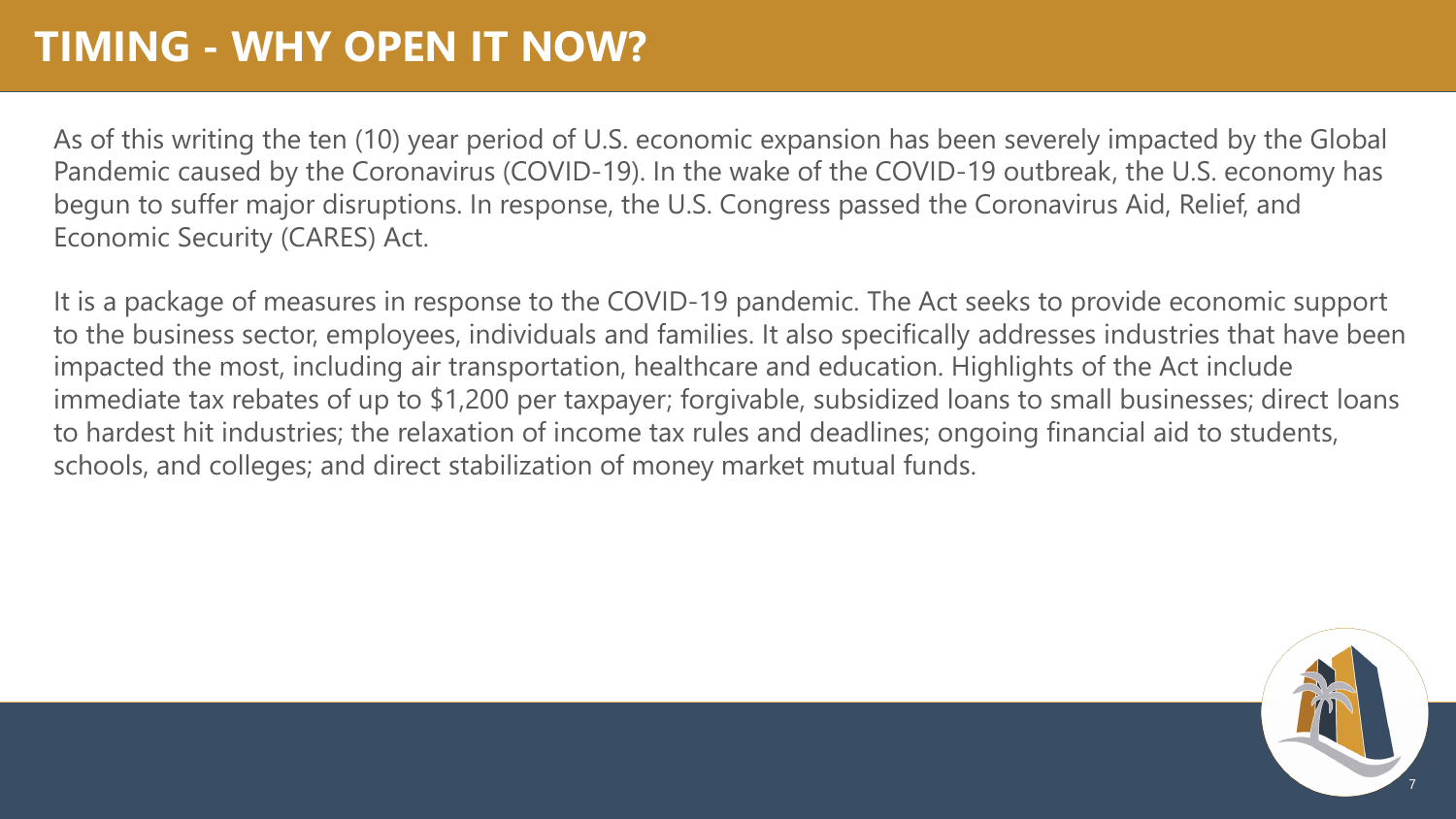- $\Box$  GBB Management and Directors believe strongly that some market disruption, distraction among Bank competitors, provides an environment with some positive features for GBB. By comparison, an unabated economy with very strong Bank competitors might offer limited potential for GBB.
	- Over 20% of small businesses likely to switch banks due to frustration…(Greenwich Assoc. Survey)
- Certain Bank's in GBB's target market will likely be inwardly focused, as they address some deterioration in their credit portfolios. GBB with fresh capital and no "bad loans" will be poised to opportunistically benefit from this situation.
- $\Box$  In addition, while it is not GBB's primary strategy to achieve growth, some competitor banks may become undercapitalized leading to their seeking a partner to move past the crisis. Separately, some may offer the sale of partial portfolios to raise capital. GBB will seek to achieve some level of optionality to benefit from these potential situations.

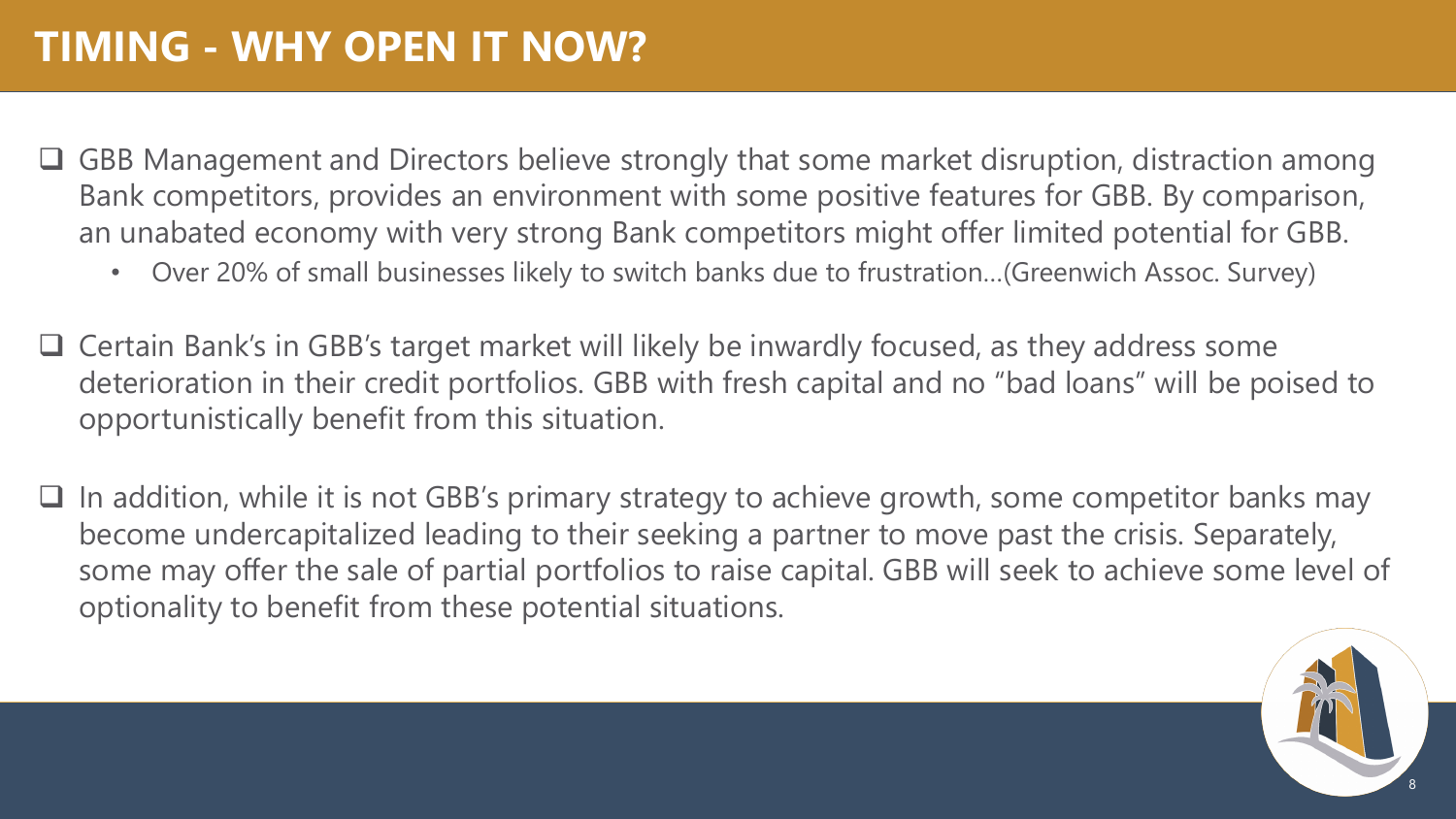# **TIMING - WHY OPEN IT NOW?**

- $\Box$  Favorable regulatory and tax environment
	- Reduced required capital levels; simplified capital rules
	- Further changes under review
	- Reduced corporate tax rate
- $\Box$  Regulator recognition of need for more community banks
	- FDIC approval time shortened
	- "de novo" period shortened to 3-years vs. 7-years
- □ No new Arizona community banks since 2010
	- Nationally only 30 approved since 2008 vs. 100+/year historically
- □ SMB market opportunity / need exists now!
	- Small business optimism has been strong
	- Maricopa County fastest growth in nation
- □ Large void serving SMB market; only four Metro-Phoenix community banks

*"The FDIC wants to see more de novo banks, and we are hard at work to make this a reality." - Jelena McWilliams, FDIC Chair (December 2018)* <sup>9</sup>

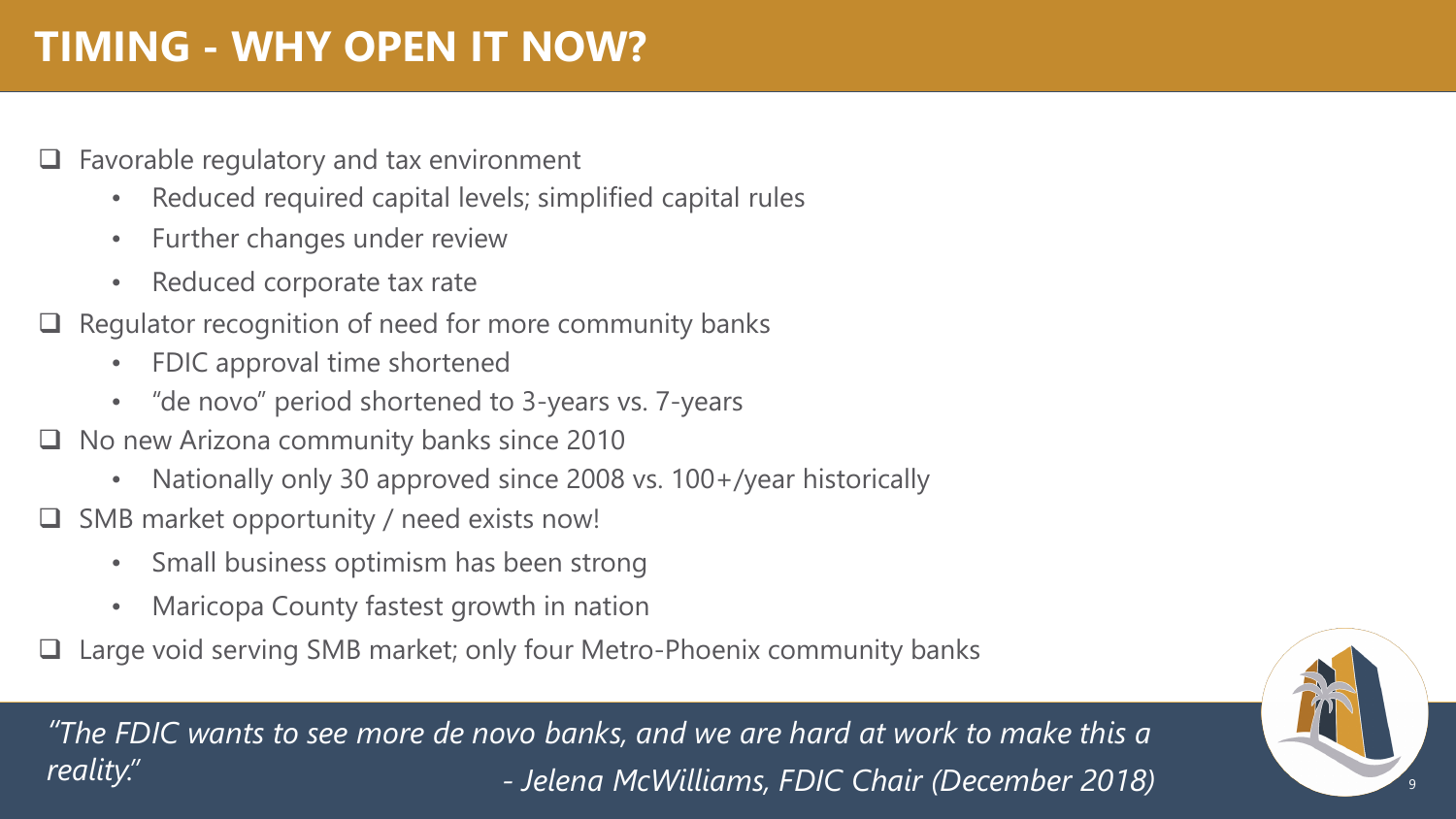# **EXECUTION - WHY WE WILL WIN – KEY DIFFERENTIATORS**

### **Market Segment Focused**

For example, Healthcare, Technology, etc. **Customer Intimacy** 

### Performance & Service Driven

Focused on providing financial solutions and business success opportunities for our customers, building relationships with mutual respect and trust

### **Management knows Arizona**

Led and staffed by experienced **LOCAL** management, with local decision-making and face-to-face contact

Understanding the **LOCAL** market, each customer's unique business needs, flexible to adapt and offer new products to meet evolving

### **Speed and Access-Delivery Excellence**

Consistently being accessible and highly responsive to our customers

# **Customer Service Excellence!!**

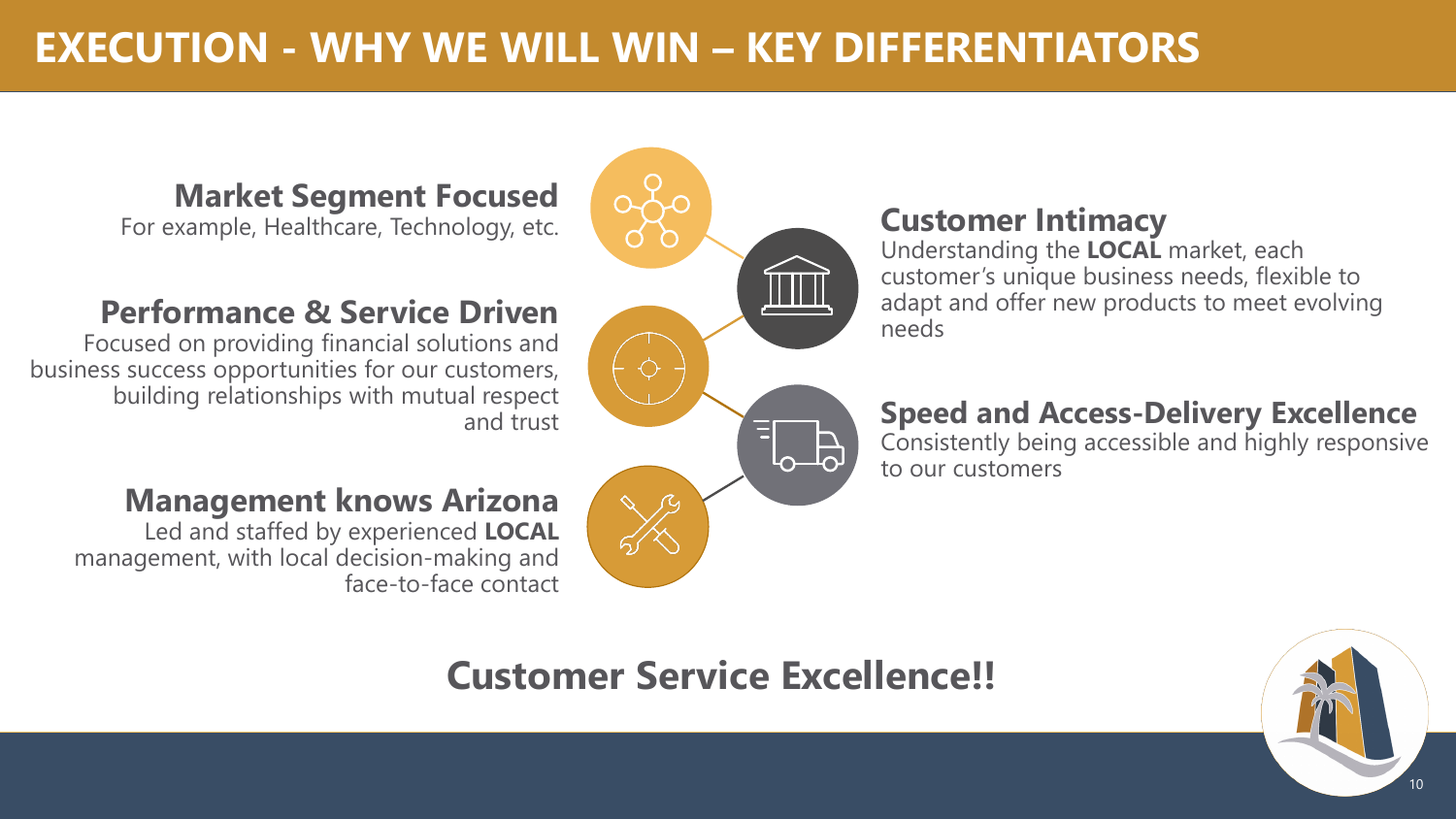# **EXECUTION – BUSINESS GROWTH**

#### Customer Focus

- Develop small and medium (SMB) size business relationships
	- Cash management tools
	- Loan products and web-based services
- Loan Diversification Strategy
	- Focus on SMB lending including SBA loans; working capital lending; equipment finance; and owneroccupied real estate loans
- Deposit Strategy
	- SMB's have larger concentration of transaction accounts that are no or low interest deposits
	- Reduce reliance on CD's and brokered deposits
	- Provide consistently competitive deposit products
- $\Box$  Acquisitions
	- While not a principal strategy, maintain openness to acquisition of asset portfolios or capital constrained bank(s)

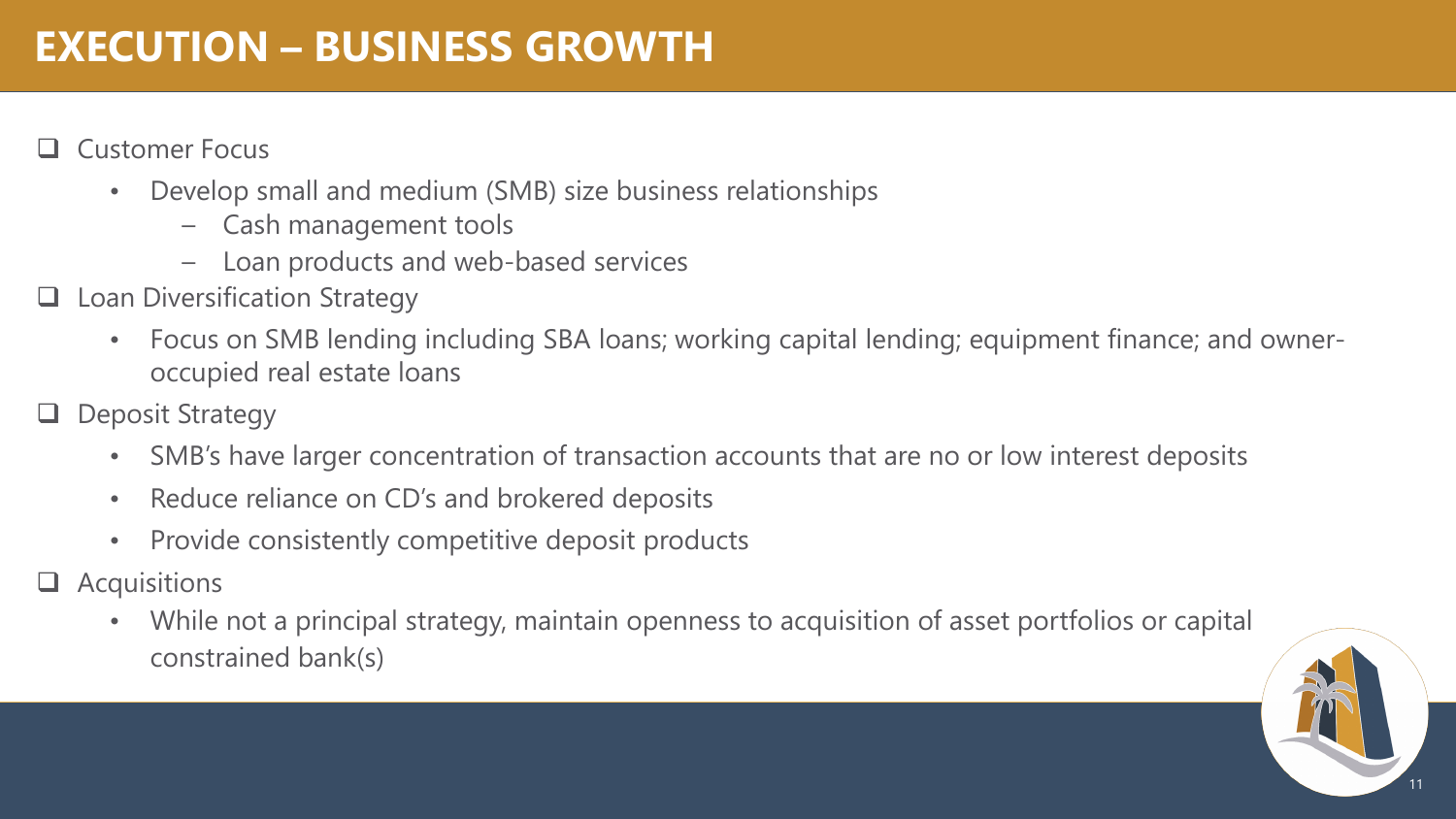# **EXECUTION - MANAGEMENT = STRONG LOCAL MARKET EXPERIENCE**

#### President & Chief Executive Officer – Joseph Stewart

- Extensive management experience in **local** market, significant portion being in C&I lending
- 13 years as Arizona market president for JPMorgan Chase and Bankers Trust
- Strategic visionary, a builder
- Results oriented consistent history of operating success
- Proven track record of entrepreneurial success
- Executive Vice President & Chief Credit Officer Scott Summers
	- 35+ years of executive management banking experience in local market
	- Extensive successful experience in credit administration
	- Prior credit leadership positions at Valley National Bank and National Bank of Arizona
- Executive Vice President & Chief Financial Officer James Maloney
	- 14+ years of experience as community bank CFO; two years Phoenix market
	- Co-founder in successfully starting a community bank
	- Strong operations and technology management as well as CFO
	- Extensive experience with regulators

### **Experienced and Performance Driven Team**

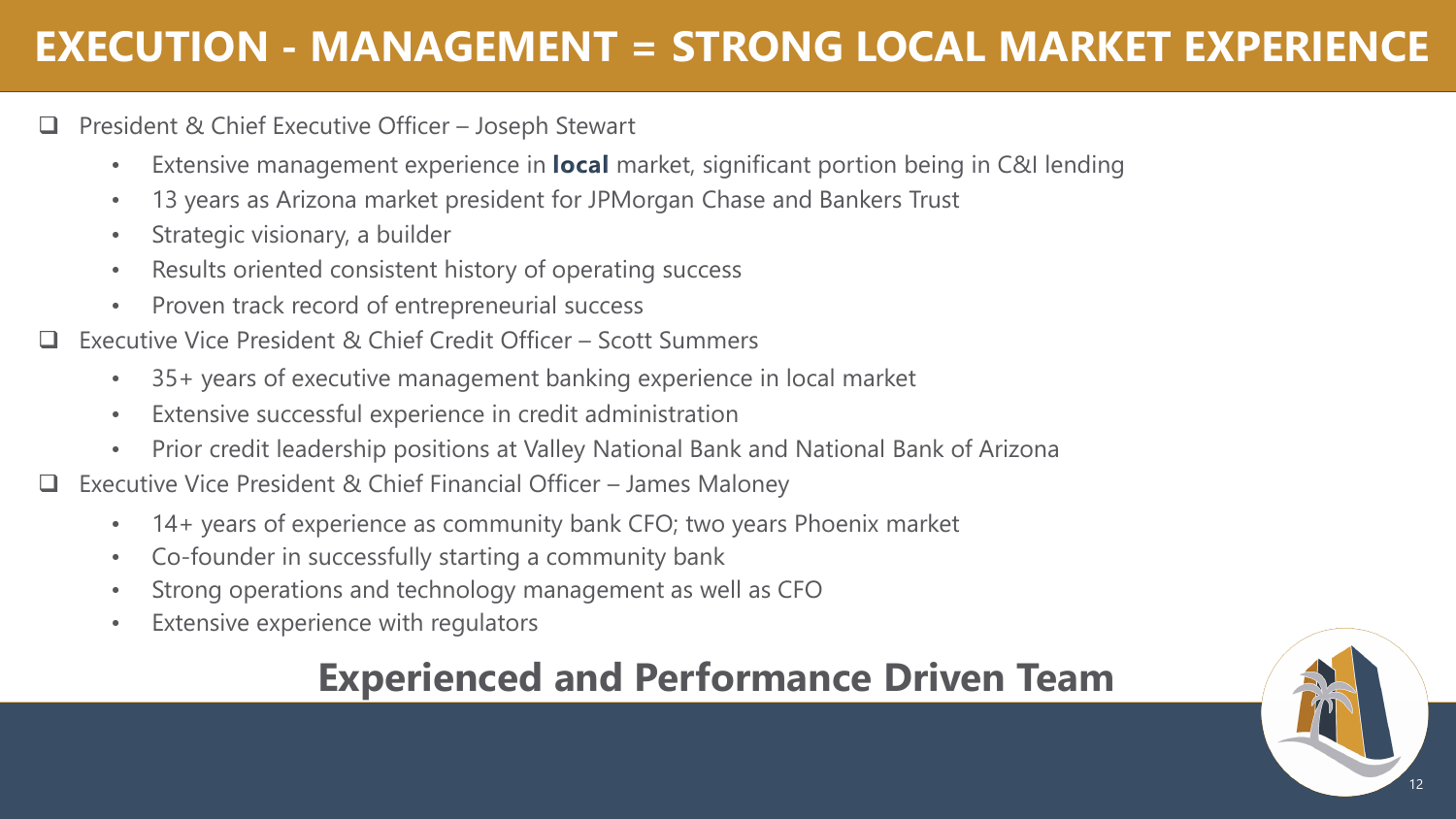### **EXECUTION-BOARD OF DIRECTORS = ROBUST RELEVANT INDUSTRY EXPERIENCE**

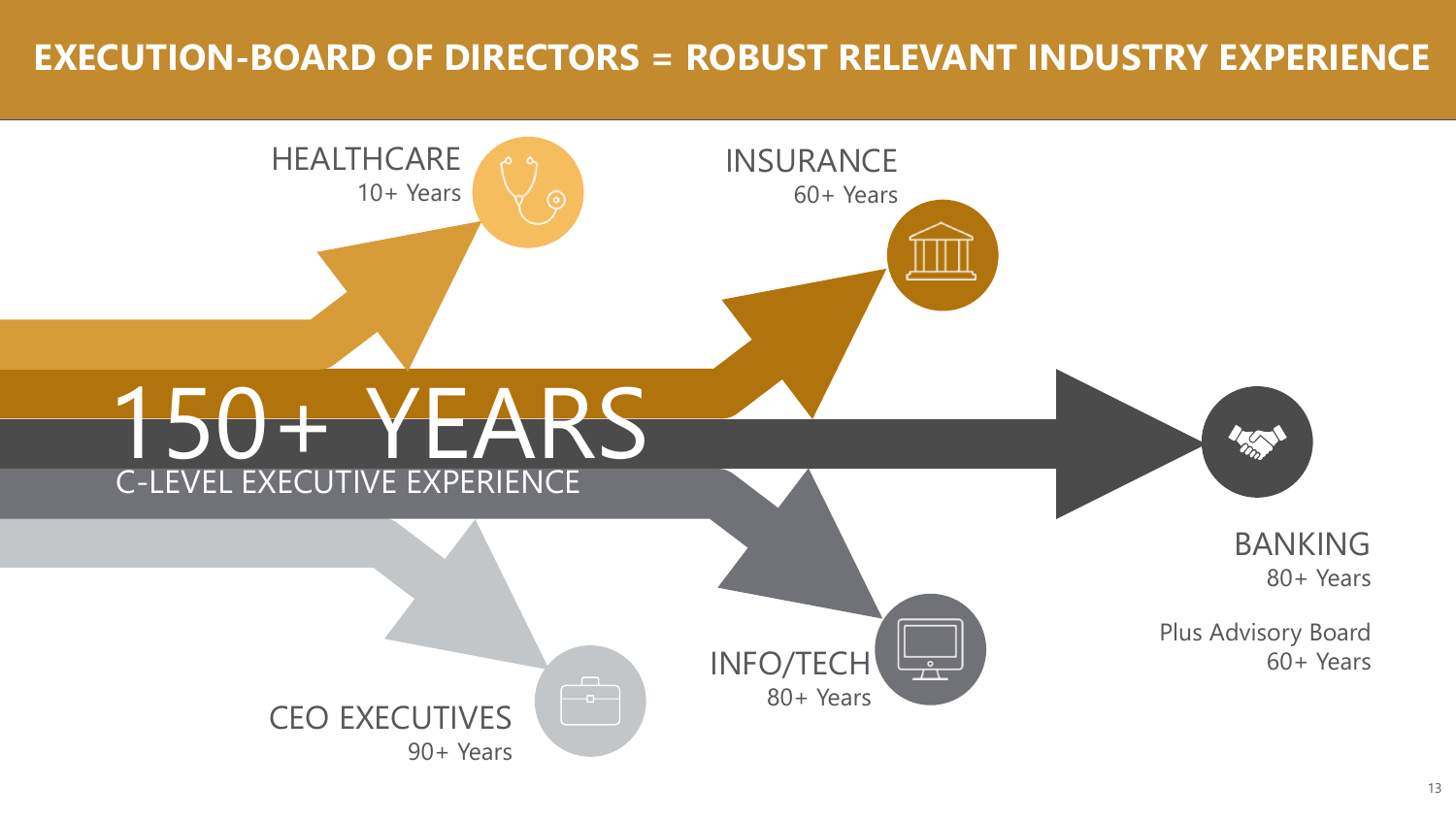### **BOARD OF DIRECTORS**

#### JIM UNRUH **CHAIRMAN**

**Principal, Alerion Capital & Former Chairman, Unisys**

#### BRIAN DULING **TREASURER**

**Former Exec at Trimble, AT&T & 25 years as High-Tech CFO**

PREET SAINI **DIRECTOR**

**Small Business Owner & Former Executive at GoDaddy**

#### JOE STEWART **PRESIDENT & CEO**

**Former Bank CEO**

#### JIM BREWER **DIRECTOR**

**Former Bank CEO**

### MICHAEL MILLER **VICE-CHAIRMAN**

**CEO, Ategrity Insurance, 32 years Nationwide Insurance Executive**

#### GONZALO de la MELENA, JR. **DIRECTOR**

**edmVentures, LLC Former President, Arizona Hispanic Chamber of Commerce**

#### INDER SINGH **DIRECTOR**

**Former CIO of Visa International, Bank of America, and LifeLock**

#### MELISSA TRUJILLO **DIRECTOR**

**President/CEO & Co-Founder, Be A Leader Foundation; COO/CFO, Cambios Y Servicios, Inc., Athena Award Finalist**

> Gainey Business Bancorp (in organization) 14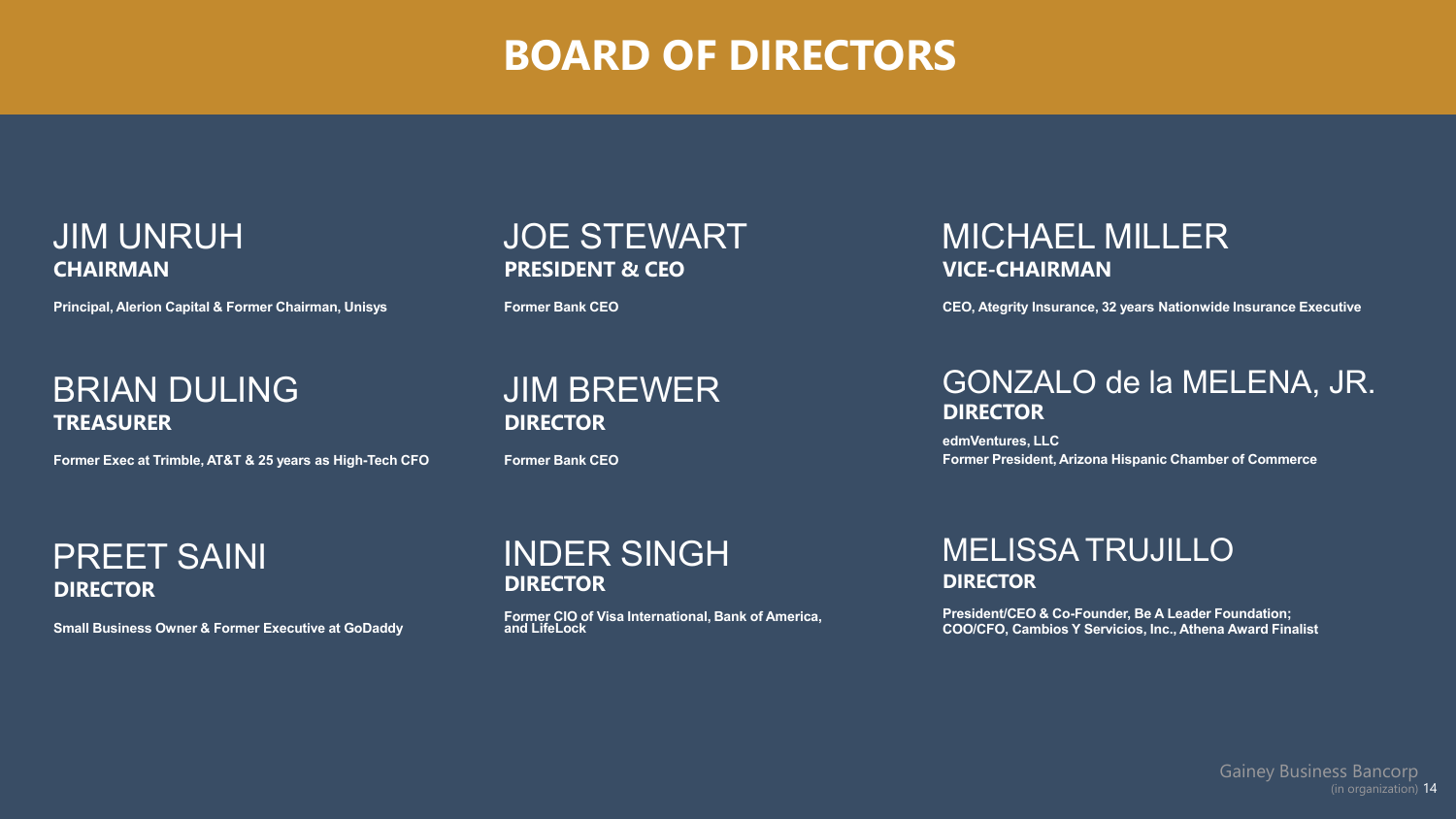### **ADVISORY BOARD**

RICH VOGEL\* **FORMER BANK CHAIRMAN/CEO KEY GAINEY BANK MEMBER**

### RYAN ANDERSEN\*

**CEO / FOUNDER - SEN CAPTAL FORMER BANK EXECUTIVE**

#### MICHAEL BROWN **BROWN HOMES**

TODD BROWN **PARTNER – INSIGHT ADVISORY PARTNERS** BEN GARDIER **EVP FINANCE – PEM REAL ESTATE** CLARENCE McALLISTER **CO-FOUNDER AND CEO - FORTIS MINORITY BUSINESS OF THE YEAR**

JEFF McKEEVER\* **FOUNDER & CEO, MICROAGE, LLC FORMER DIRECTOR FIRST INTERSTATE BANK**

### INGRID MURRO-BOTERO

**MURRO CONSULTING ATHENA AWARD WINNER** MIKE TULLY **RETIRED PAST CEO OF AAA ARIZONA**

#### DR. C.J. FRANDRUP **M.D., PRESIDENT & FOUNDER OF**

**ALLPRIA HEALTHCARE**

DR. ED JOHNSON **PRESIDENT – UNIVERSITY GROWTH SOLUTIONS**

\*Banking experience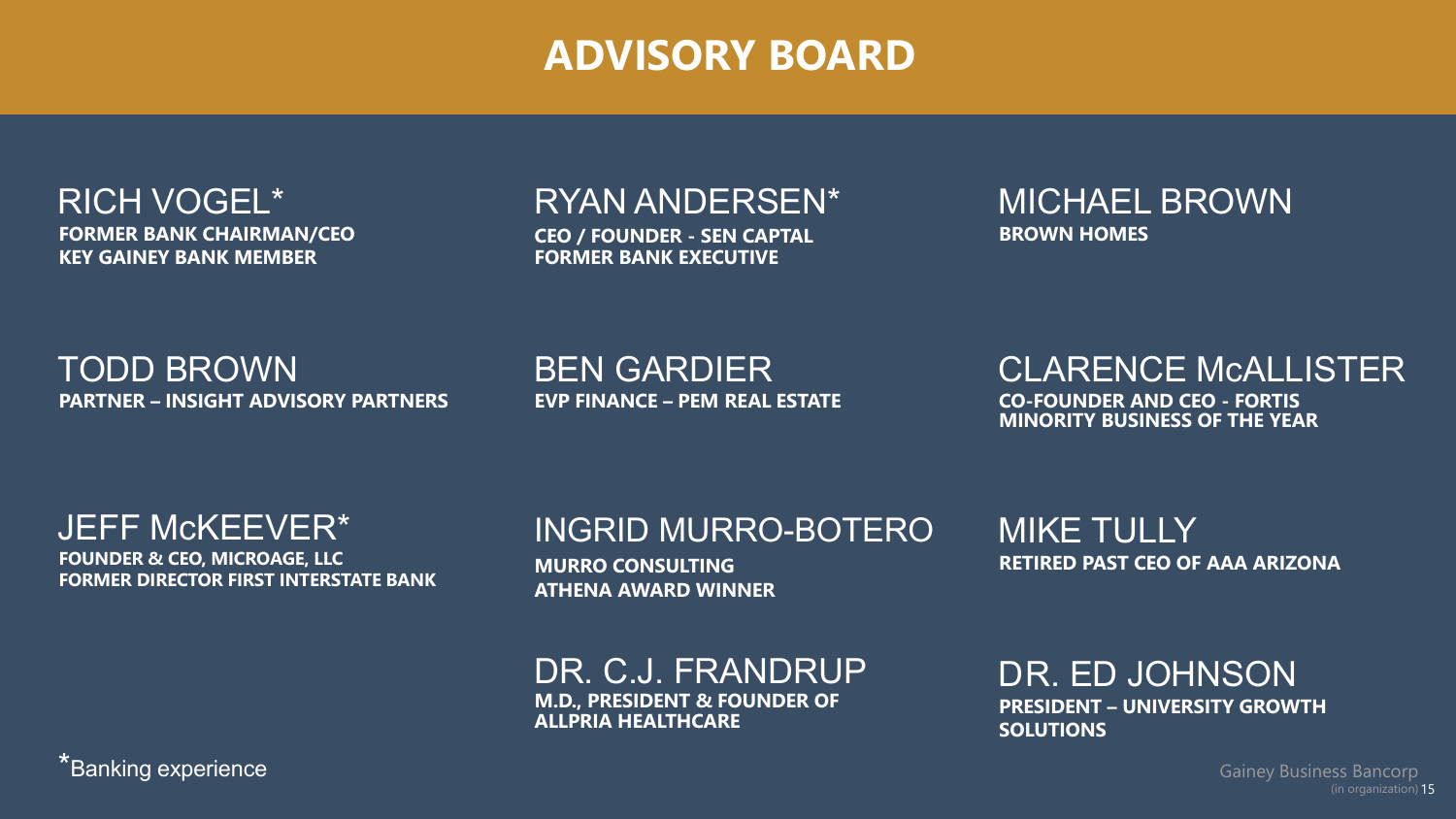| Base Case: \$15M Initial Capital, Organic Growth No Acquisitions |        |         |                   |         |         |         |
|------------------------------------------------------------------|--------|---------|-------------------|---------|---------|---------|
| <b>Balance Sheet (\$000)</b>                                     | Year 0 | Year 1  | Year 2            | Year 3  | Year 4  | Year 5  |
| Net Loans                                                        |        | 14,339  | 41,812            | 71,539  | 99,191  | 125,001 |
| <b>Total Assets</b>                                              |        | 28,071  | 60,575            | 101,822 | 139,118 | 174,753 |
| <b>Total Deposits</b>                                            |        | 15,932  | 49,191            | 89,424  | 123,988 | 156,252 |
| <b>Total Capital</b>                                             | 15,000 | 12,004  | 11,094            | 11,903  | 14,452  | 17,645  |
| Income Statement (\$000)                                         |        | Year 1  | Year <sub>2</sub> | Year 3  | Year 4  | Year 5  |
| Interest Income                                                  |        | 492     | 1,810             | 3,778   | 5,687   | 7,482   |
| Net Interest Income                                              |        | 471     | 1,693             | 3,450   | 5,190   | 6,829   |
| <b>Provision for Loan Loss</b>                                   |        | 123     | 306               | 413     | 583     | 919     |
| Net Income                                                       |        | (1,805) | (950)             | 779     | 2,522   | 3,170   |
|                                                                  |        |         |                   |         |         |         |
| <b>Tier 1 Capital Ratio</b>                                      |        | 44.7%   | 19.2%             | 12.1%   | 10.6%   | 10.3%   |
| Loans/Deposits                                                   |        | 90.0%   | 85.0%             | 80.0%   | 80.0%   | 80.0%   |
| <b>Reserve/Gross Loans</b>                                       |        | 0.85%   | 0.95%             | 0.99%   | 1.04%   | 1.08%   |

**Value Creation: Charter Value + Operating Performance + Control Premium**

FIN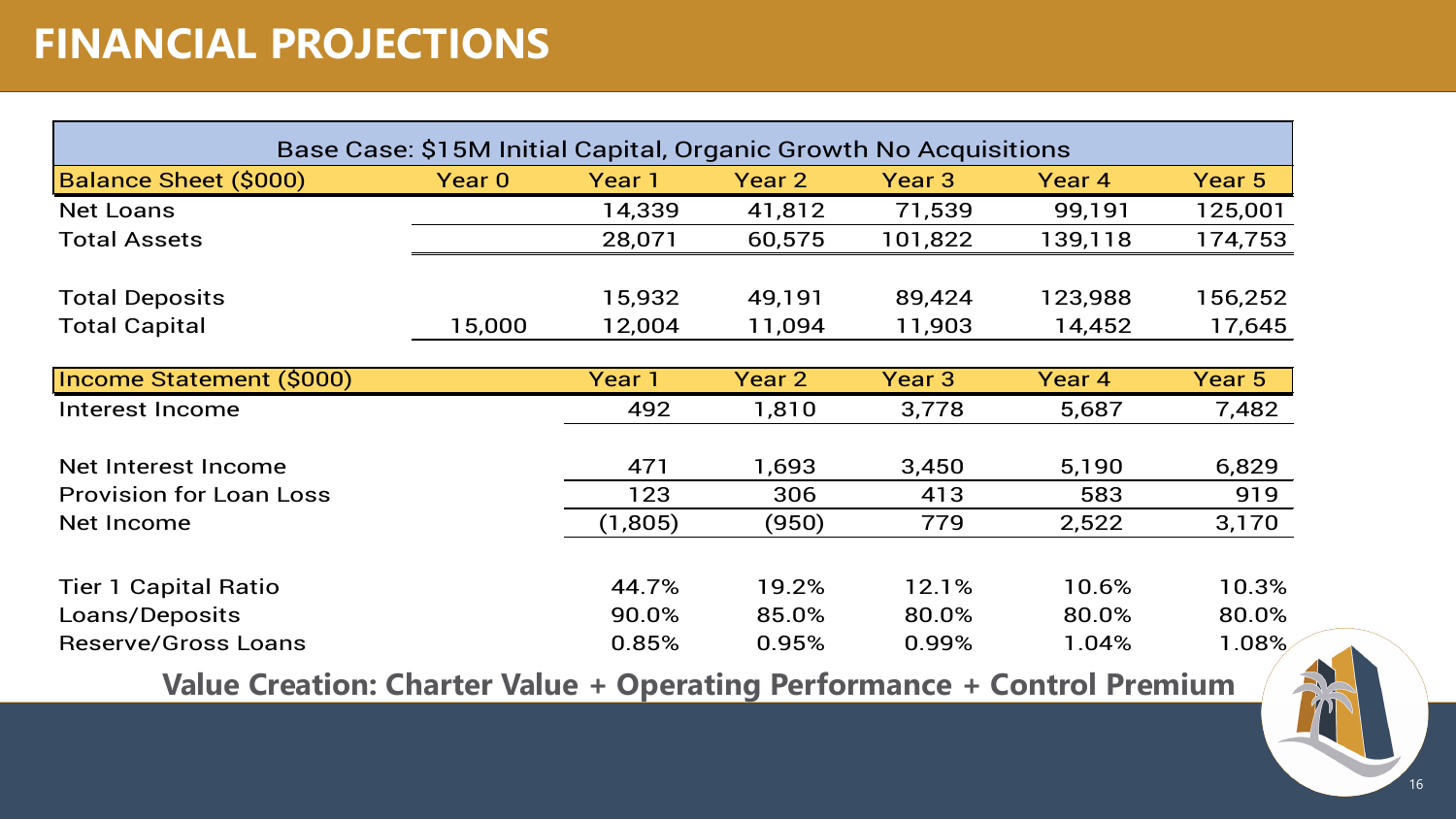# **FINANCIAL PROJECTIONS - POSSIBLE RETURN ON INVESTMENT**





Our goal: IRR of 16-18%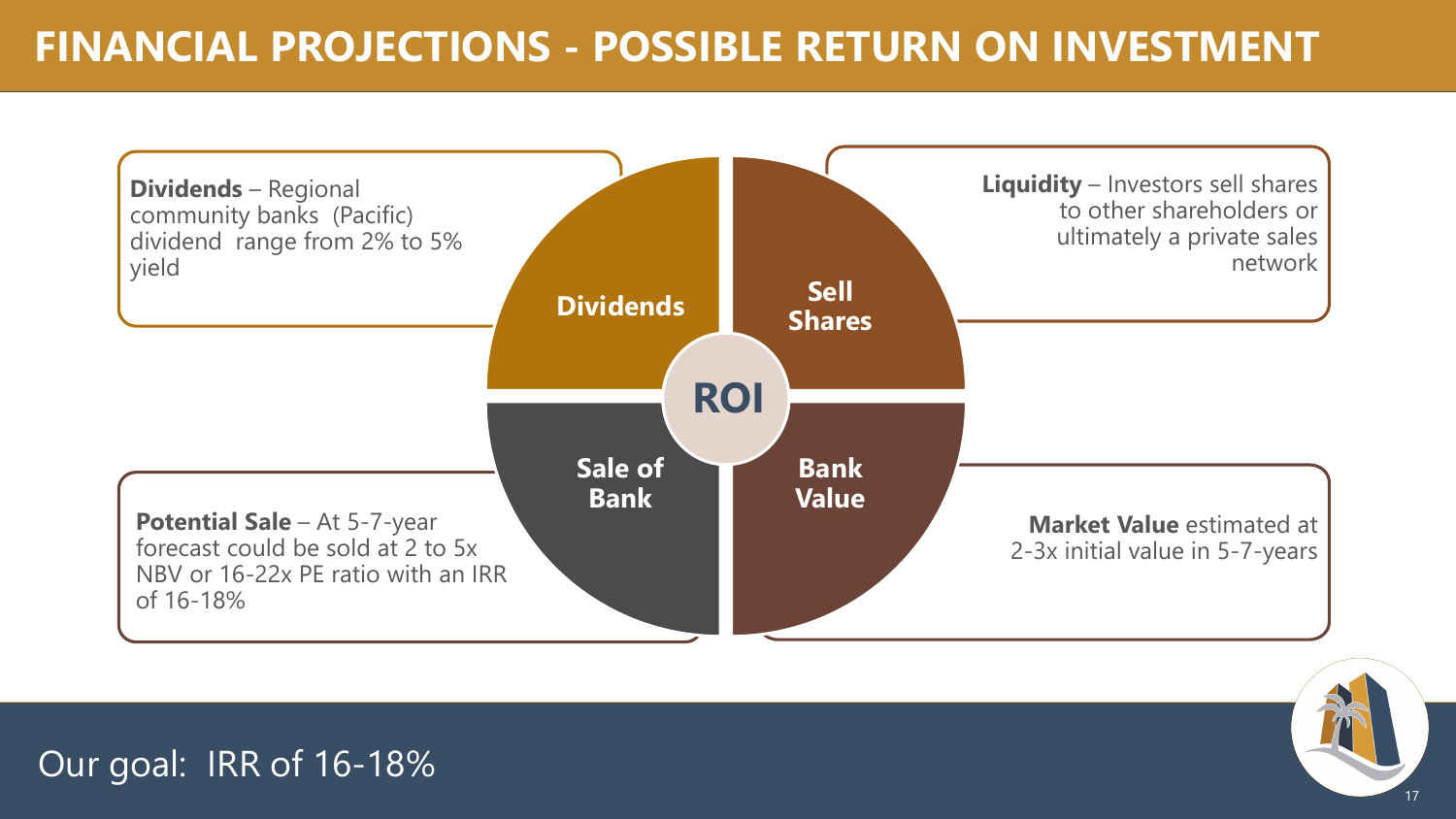# **CONCLUSION**

- $\Box$  Our mission is to grow and develop the premier locally-owned, local decision-making community bank in Arizona, providing an attractive ROI for our shareholders.
- $\Box$  The Bank's focus will be commercial and industrial loans supporting the development of businesses and therefore our community. The Bank will offer its customers a full complement of financial products and services, utilizing a delivery platform which is focused on exceptional, efficient and highly responsive service.
- $\Box$  Current, greatly diminished presence of community banks (4) in Phoenix Metro Area provides an unusual opportunity to start and grow a profitable Phoenix based community bank.
- Excellent investment opportunity
	- The team is strong!
	- The team is ready!

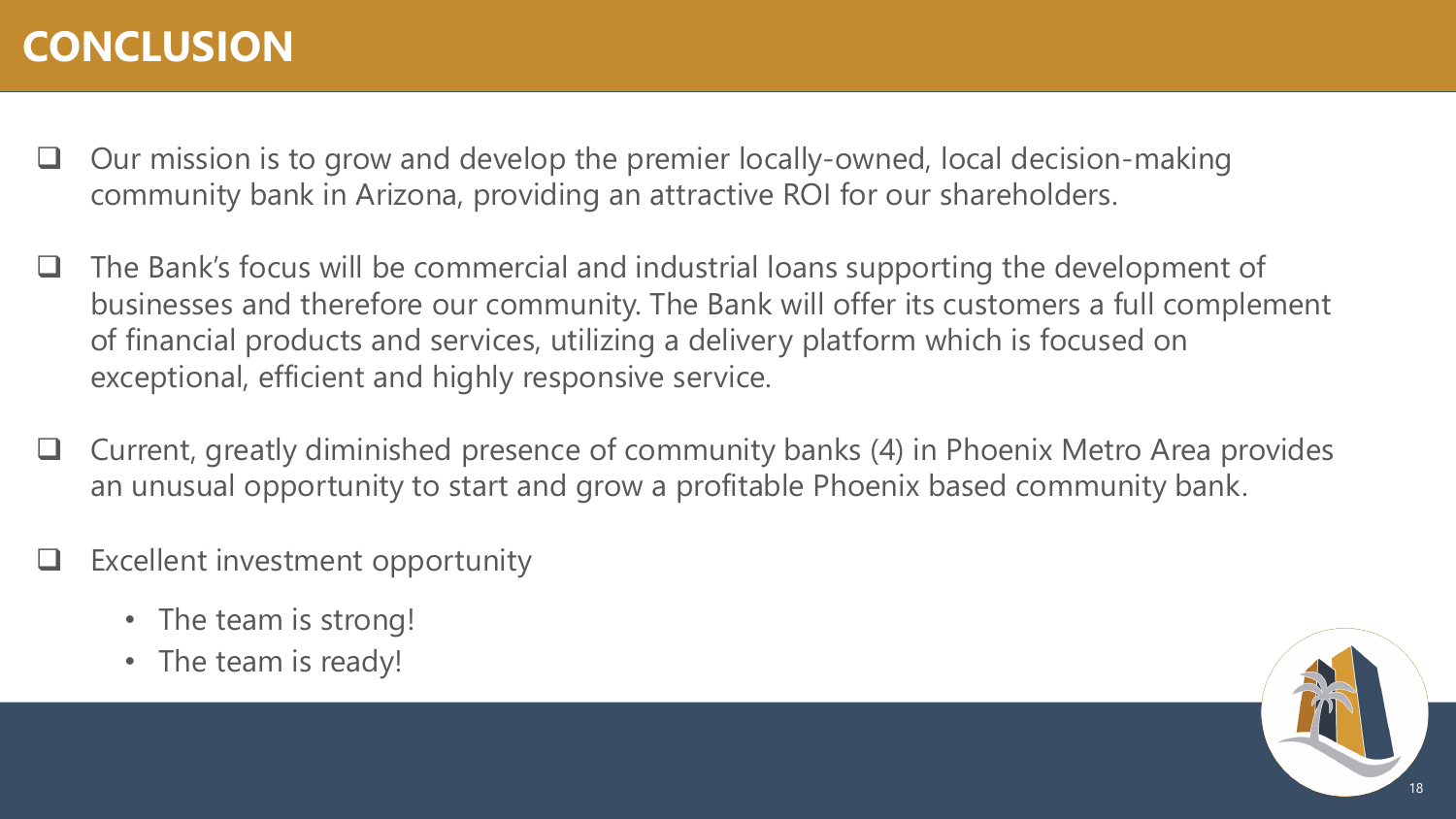

# **QUESTIONS?**

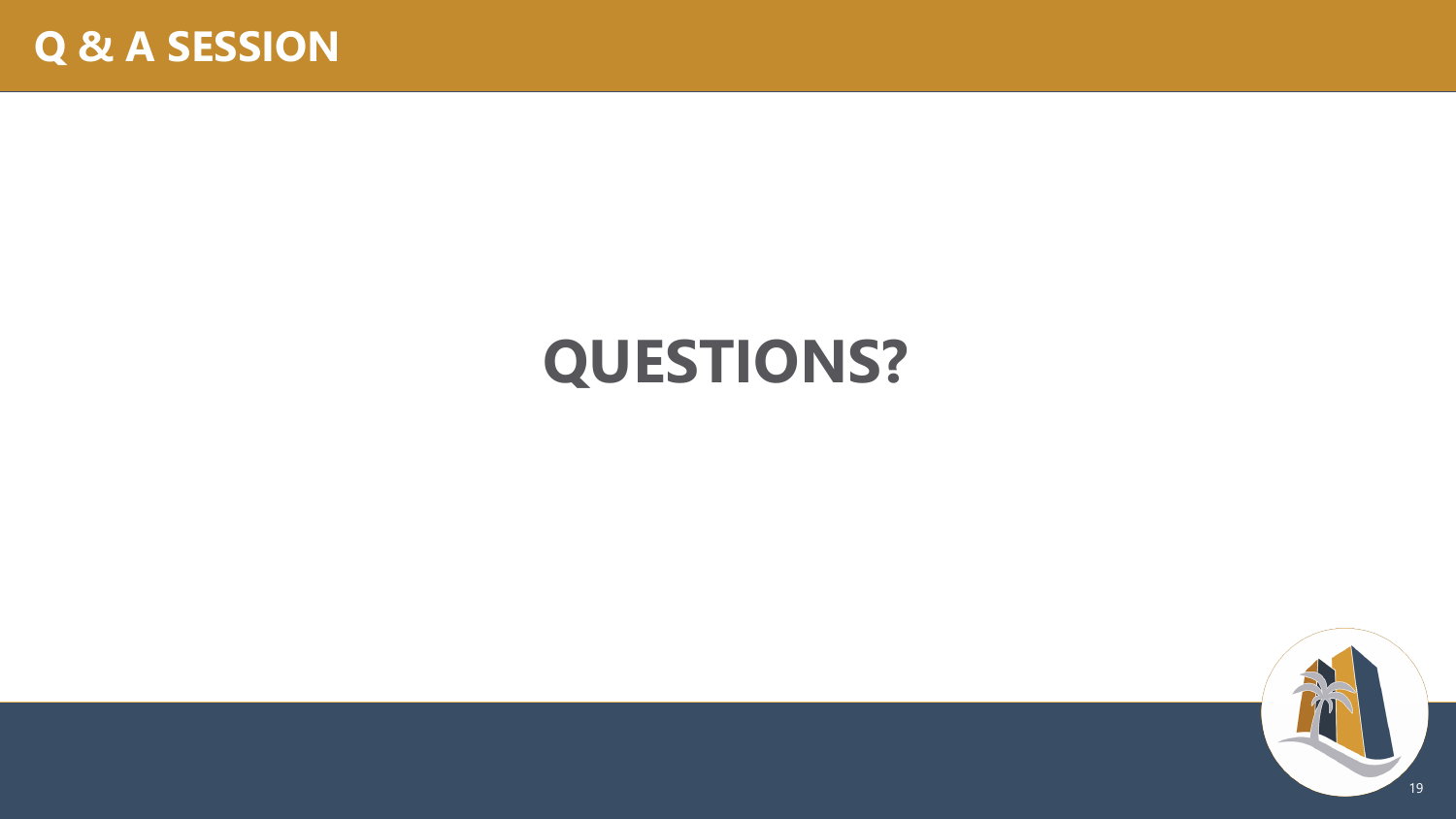# **STOCK PURCHASE TERMS & COMMITMENTS**



#### **Number of shares**

a minimum of 1,500,000 shares and a maximum of 2,000,000 shares



### **Costs of shares**

\$10 per share



### **Minimum & Maximum Investment**

Minimum 5,000 shares (\$50,000) and a practical maximum of 9.9% of total capital raised



### **Are there any restrictions on who can invest?**

No, the bank securities are exempt securities. Anyone can invest in the State of Arizona; however, regulations vary by state and investors outside of Arizona should contact us to learn more.



### **Board of Directors financial commitment**

The BOD / organizers have already invested over \$500,000 and have committed in excess of \$1 Million